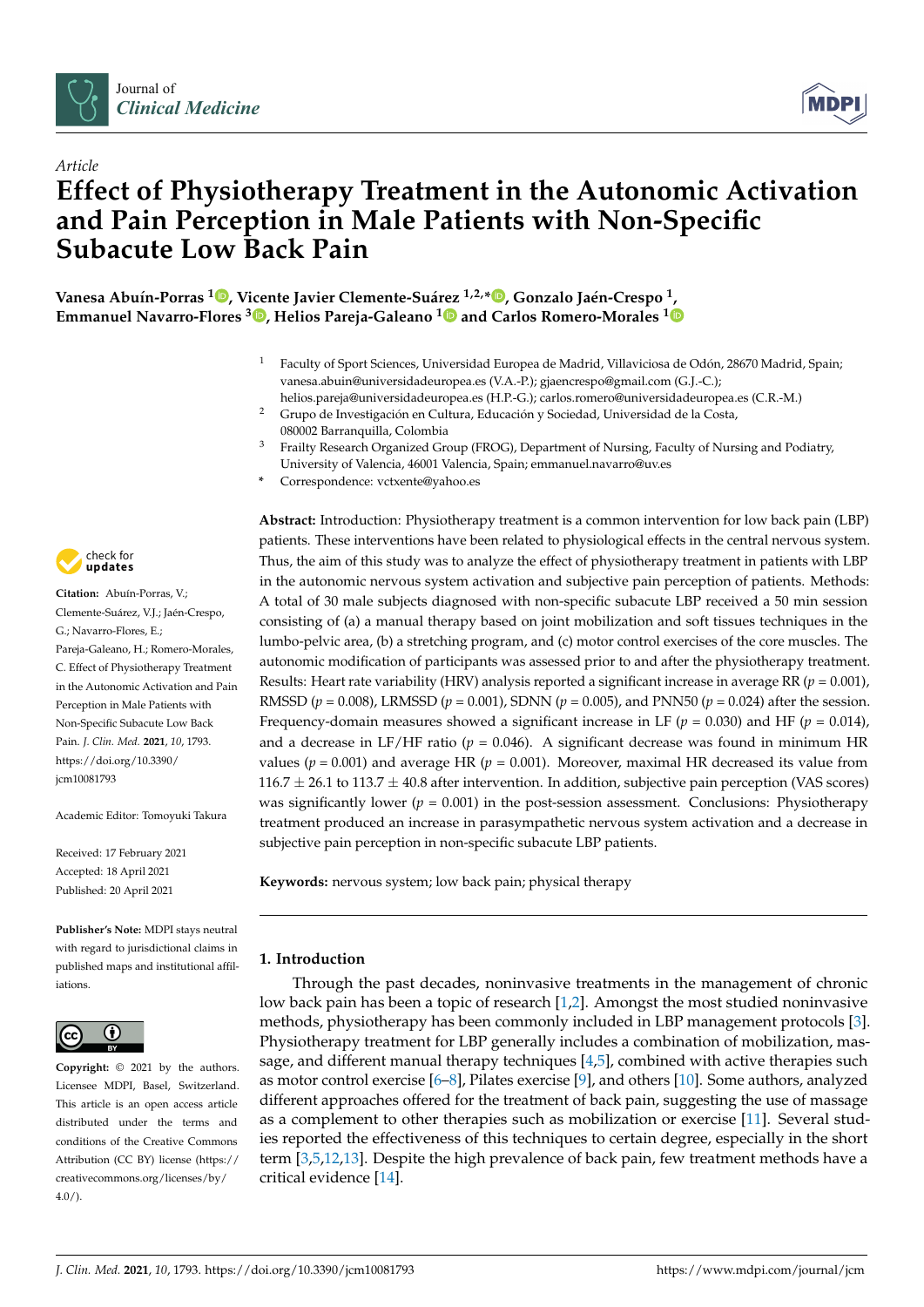Changes in the activity of the autonomic nervous system after the application of certain physiotherapy techniques have been reported by some authors, especially invasive techniques such as percutaneous needle electrolysis and acupuncture [\[15–](#page-6-13)[19\]](#page-6-14), but also electrotherapy techniques such as interferential currents [\[20\]](#page-6-15). Mild vagal reactions have also been observed during the application of noninvasive physiotherapy techniques, such as craniosacral therapy [\[21\]](#page-6-16) and massage [\[22–](#page-6-17)[24\]](#page-7-0).

The clinical interest of sympathetic (SNS) and parasympathetic nervous system (PNS) activity in this context relies on the role they play in the regulation of pain states, especially chronic pain. Tracy et al. performed a metanalysis in this topic, concluding that a decrease in parasympathetic activation is commonly found in chronic pain patients [\[25\]](#page-7-1). A common method for evaluation of autonomous system activity is the assessment of heart rate variability (HRV) [\[26\]](#page-7-2). In fact, in chronic pain patients, a decreased HRV is a common finding, probably influenced by a constant activation of the stress response and persistent SNS activation caused by pain mechanisms [\[27\]](#page-7-3). HRV has also been studied in several clinical conditions [\[28–](#page-7-4)[30\]](#page-7-5) and sport performance [\[31\]](#page-7-6). Thus, the interest on the assessment of HRV as a sign of autonomic nervous system disfunction has led to including this evaluation during the application of various physiotherapeutic techniques, such as massage [\[24\]](#page-7-0), craniosacral therapy [\[21\]](#page-6-16), acupuncture [\[15](#page-6-13)[,27\]](#page-7-3), spinal manipulative therapy [\[32\]](#page-7-7), and percutaneous nerve stimulation [\[17–](#page-6-18)[19\]](#page-6-14). These techniques, although very common in physiotherapy practice, are rarely used in low back pain treatment in an isolated way. To the authors' knowledge, this study is the first to explore autonomic activation after a common combination of physiotherapy techniques usually applied in daily clinical practice for patients with low back pain.

The aim of this study was to analyze the effect of a physiotherapy treatment in patients with LBP in the autonomous nervous system activation and subjective pain perception of patients. The initial hypothesis was that the physiotherapy treatment would decrease the sympathetic autonomous activation and pain perception of patients.

#### **2. Methods**

#### *2.1. Design*

The present study was a prospective clinical trial developed from September to December 2020, following the Template for Intervention Description and Replication (TIDieR) guidelines [\[33\]](#page-7-8).

# *2.2. Participants*

In this study, 30 volunteer male patients  $(35.1 \pm 9.2 \text{ years}; 1.71 \pm 0.1 \text{ m}; 64.2 \pm 11.1 \text{ kg};$  $21.9 \pm 0.9$  BMI) diagnosed with non-specific subacute LBP by a medical doctor were included. The recruitment was carried out by a medical doctor with more than 25 years of experience. The inclusion criteria were as follows:  $\geq$ 18 years old, LBP (severity  $\geq$  3/10 in visual analogue scale), and a current episode of 2–12 weeks with the presence of back pain symptoms. Exclusion criteria were: fractures, inflammatory arthropathies, spine disturbances, metabolic diseases, any disc condition, other LBP interventions or treatments, and other physical or mental disturbances reported in the clinical exam [\[34\]](#page-7-9).

The sample size for the present study was calculated by employing a one-sample *t*-test with Jpower tool (Jamovi software), with a power of 0.80, α error of 0.05, and an effect size of 0.5, resulting in a total sample of 30 subjects.

#### *2.3. Ethics*

The whole procedure was performed following the Declaration of Helsinki (revised in Brazil, 2013) and approved by the Ethics Committee of the European University of Madrid (Spain) (CIPI/18/074). Before starting the study, all participants were informed about the process to be carried out and gave their voluntary written informed consent.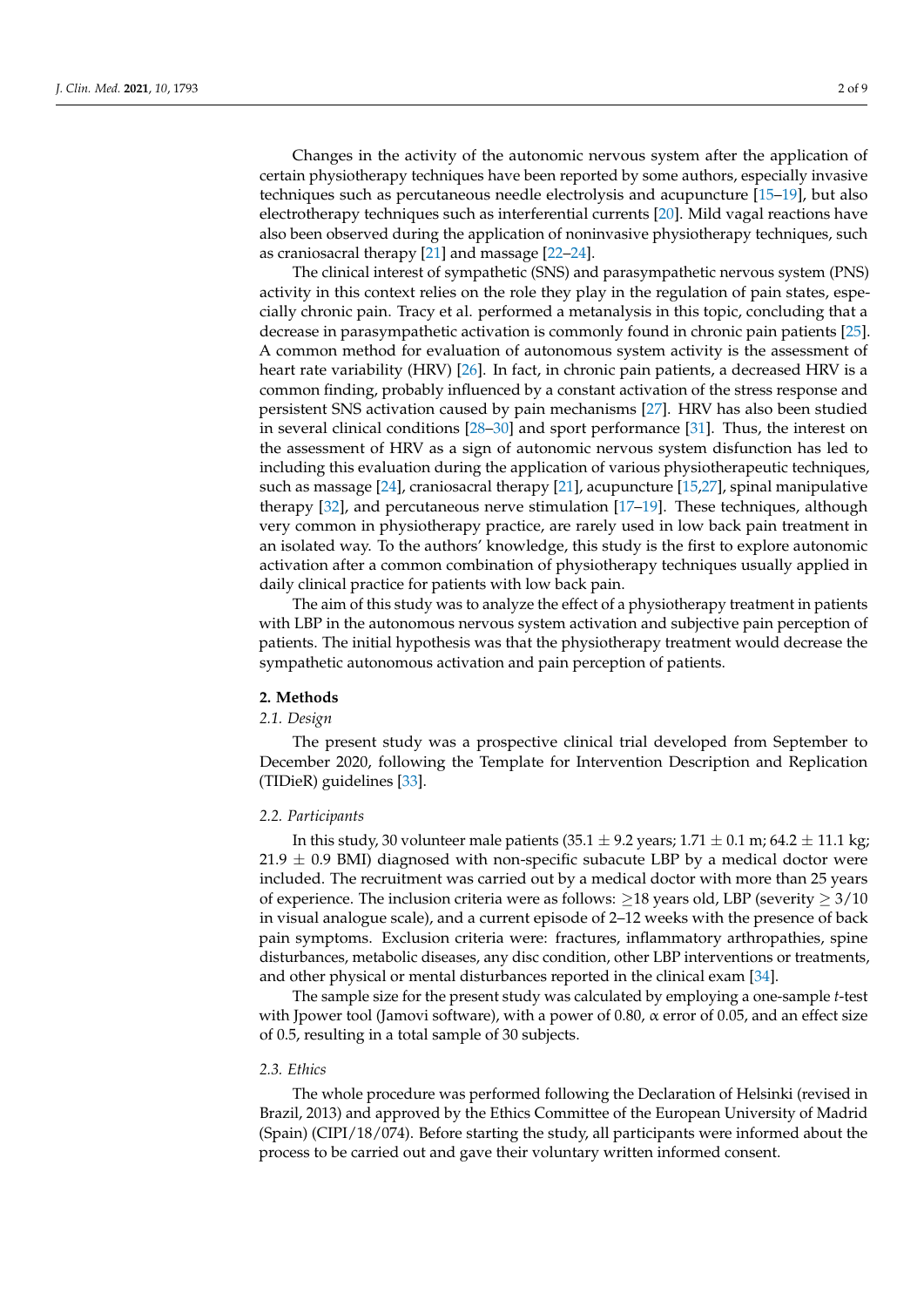# *2.4. Physiotherapy Intervention*

All the patients went through 1 physiotherapy session consisting in a manual therapy intervention based on joint mobilization and soft tissues techniques in the lumbo-pelvic area [\[35\]](#page-7-10); stretching program; and motor control exercises of the core muscles—transversus abdominis, internal oblique, external oblique, and multifidus—following Ford et al.'s guidelines. All the individuals started the motor control exercises in unloaded positions, and the progression depended on good control and endurance with no pain during exercises [\[36\]](#page-7-11). The length of the sessions were 50 min.

#### *2.5. Procedure*

The autonomic modification of participants was assessed prior to and after the physiotherapy treatment. For this aim, participants were laying in a supine position for 5 min for HRV measurement in a stretcher placed in a room with controlled temperature, following previous research protocols [\[37\]](#page-7-12).

The autonomic activation of the participants was analyzed by HRV measure using Polar V800 equipment (Polar, Kempele, Finland), following previously reported research protocols [\[38\]](#page-7-13). This evaluation allowed us to objectively determine the participants' autonomic activation in a non-invasive, easily accessible, and affordable way. The intervals between successive heartbeats (RR intervals) were analyzed by the Kubios HRV software (version 2.2, Biosignal Analysis and Medical Imaging Group, University of Kuopio, Finland). Since previous research found different sensitivity depending on the HRV domain analysis and the characteristic of the context [\[39](#page-7-14)[–42\]](#page-7-15), we analyzed 2 HRV domains to detect modification in HRV in this context:

Time-domain (nonspectral): Based on the assessment of the intervals between normal heartbeats. During the statistical analysis, generally all the QRS (graphical combination of Q, R, and S waves) complexes, the duration between consecutive QRS complexes (NN interval), or the instantaneous heart rates during continuous electrocardiogram (ECG) recordings are determined [\[43\]](#page-7-16). We recorded the following time-domain indices: average RR intervals (ms); RMSSD (ms): the square root of the mean value of the sum of squared differences of all successive R-R intervals; LRMSSD (ms): logarithm of the square root of the mean value of the sum of squared differences of all successive R-R intervals: SDNN (ms): the standard deviation of the interbeat interval from which artifacts were removed (NN); and PNN50: the percentage of differences between adjacent normal R-R intervals more than 50 ms.

Frequency-domain/spectral measures (spectral): This analysis provides information on how the power is distributed as a function of frequency. This provides us with smoother spectral components that can be distinguished as independent from preselected frequency bands and easy postprocessing of the spectrum with an automatic calculation of low- and high-frequency power components and an easy identification of the central frequency of each component, as well as accurate estimation even on a small number of samples [\[44\]](#page-7-17). HF and LF (ms) were measured in order to analyze the peaks of parasympathetic, highfrequency component, frequency range: 0.15–0.40 Hz (HF), and sympathetic low-frequency component frequency range: 0.04–0.15 Hz (LF) values. The total power (ms) and LF/HF ratio was also measured.

Finally, the minimum, maximal, and average heart rate were also measured.

To assess the subjective pain perception, we employed a visual analogue scale (VAS) of 10 mm (from 0 no pain to 10 maximum pain) at baseline and immediately after the session [\[45\]](#page-7-18).

# *2.6. Statistical Analyses*

Data were analyzed using the Statistical Package for the Social Sciences (SPSS) version 21.0 (SPSS Inc., Chicago, IL, USA). The Kolmogorov–Smirnov test was used to test the normality and homogeneity of the sample in each variable. To analyze the modification of studied variables after the physiotherapy treatment, we conducted an independent *t*-test for related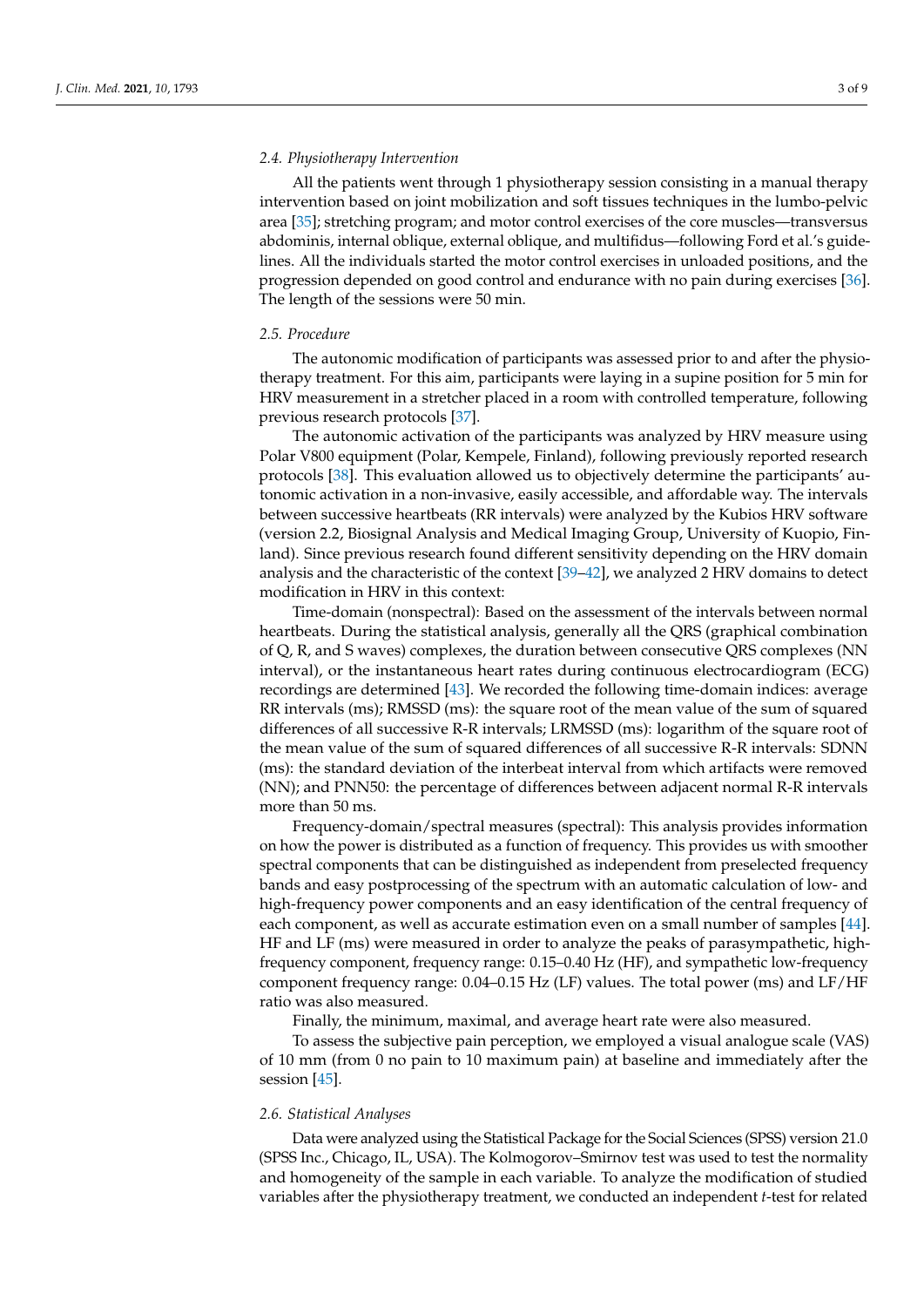samples. The level of significance for all the comparisons was set at  $p \leq 0.05$ , and the effect size of results was calculated with the Cohen's D. In addition, Pearson correlation analysis was employed to test the relation between VAS and HRV variables.

# **3. Results**

Data are presented as mean  $\pm$  SD. RR abbreviation corresponds to the interval between successive "R" points (peaks), root mean square of successive differences (RMSSD) corresponds to the square root of the mean of the squares of the successive differences between adjacent beat to beat intervals, LRMSSD stands for the logarithm of the square root of the mean value of the sum of squared differences of all successive R-R intervals, SDNN stands for the standard deviation of all normal RR intervals, RMSSD corresponds to the square root of the mean of the sum of the squared differences between adjacent normal R-R intervals, PNN50 stands for the percentage of differences between adjacent normal R-R intervals more than 50 ms, LF stands for low frequency, and HF stands for high frequency.

The HRV analysis showed a significant increase in average RR (*p* = 0.001), RMSSD (*p* = 0.008), LRMSSD (*p* = 0.001), SDNN (*p* = 0.005), and PNN50 (*p* = 0.024) after the treatment. These data from time-domain parameters indicated a higher post-session parasympathetic activation. Concerning frequency-domain measures, the data showed a significant increase in LF ( $p = 0.030$ ) and HF ( $p = 0.014$ ), and a decrease in LF/HF ratio (*p* = 0.046) (Table [1\)](#page-3-0).

**Table 1.** Modification of heart rate variability and visual analogue scale variables after the physiotherapy treatment.

<span id="page-3-0"></span>

|                     | Pre                 | Post              | % Change | T        | $\boldsymbol{p}$ | Cohen's D |
|---------------------|---------------------|-------------------|----------|----------|------------------|-----------|
| Average RR (ms)     | $738.2 + 99.1$      | $817.9 + 108.3$   | 10.8     | $-7.123$ | 0.001            | 0.81      |
| RMSSD (ms)          | $38.6 \pm 14.4$     | $52.5 \pm 24.0$   | 36.0     | $-2.837$ | 0.008            | 0.97      |
| LRMSSD (ms)         | $3.59 \pm 0.31$     | $3.89 + 0.41$     | 8.4      | $-3.654$ | 0.001            | 0.97      |
| SDNN (ms)           | $69.3 \pm 16.8$     | $80.1 \pm 18.7$   | 15.6     | $-3.069$ | 0.005            | 0.64      |
| PNN50 $(%)$         | $14.4 \pm 15.8$     | $22.0 + 12.3$     | 52.8     | $-2.377$ | 0.024            | 0.48      |
| Total power (ms)    | $2542.7 + 1191.9$   | $4325.7 + 3354.1$ | 70.1     | $-3.045$ | 0.005            | 1.50      |
| $LF$ (ms)           | $2065.4 \pm 1028.5$ | $2916.2 + 1899.1$ | 41.2     | $-2.284$ | 0.030            | 0.83      |
| HF(ms)              | $473.5 + 310.4$     | $1217.2 + 1687.5$ | 157.1    | $-2.628$ | 0.014            | 2.40      |
| $LF/HF$ ratio       | $5.54 \pm 3.40$     | $4.54 \pm 3.10$   | $-18.1$  | 2.087    | 0.046            | 0.29      |
| Minimum HR<br>(bpm) | $64.1 \pm 5.8$      | $58.2 \pm 6.8$    | $-4.7$   | 5.769    | 0.001            | 0.50      |
| Maximal HR (bpm)    | $116.7 \pm 26.1$    | $113.7 \pm 40.8$  | $-2.6$   | .256     | 0.725            | 0.11      |
| Average HR (bpm)    | $82.3 \pm 10.8$     | $74.6 + 9.4$      | $-9.4$   | 7.532    | 0.001            | 0.71      |
| <b>VAS</b>          | $7.3 \pm 0.8$       | $5.5 \pm 1.2$     | $-24.7$  | 8.537    | 0.001            | 2.25      |

RMSSD—the square root of the mean value of the sum of squared differences of all successive R-R intervals; LRMSSD—logarithm of the square root of the mean value of the sum of squared differences of all successive R-R intervals; SDNN—standard deviation of all normal RR intervals; PNN50—percentage of differences between adjacent normal R-R intervals more than 50 ms; LF—low frequency; HF—high frequency; ms—milliseconds; bpm—beat per minute; HR—heart rate; VAS—visual analogue scale.

> On the contrary, a significant decrease in minimum HR values ( $p = 0.001$ ) and average HR  $(p = 0.001)$  was observed, which indicated a preponderancy of PNS activation. Moreover, maximal HR decreased its value from  $116.7 \pm 26.1$  to  $113.7 \pm 40.8$  after intervention (Table [1\)](#page-3-0). In addition, subjective pain perception (VAS scores) was significantly lower  $(p = 0.001)$  in the post-session assessment.

> A negative, significant correlation was found between RMSSD, LRMSSD, SDNN, PNN50, total power, LF and HF, and VAS scores (Table [2\)](#page-4-0), indicating a decrease of subjective pain perception related to an increase of parasympathetic activation. Moreover, a positive significant correlation was found between minimum HR and VAS scores.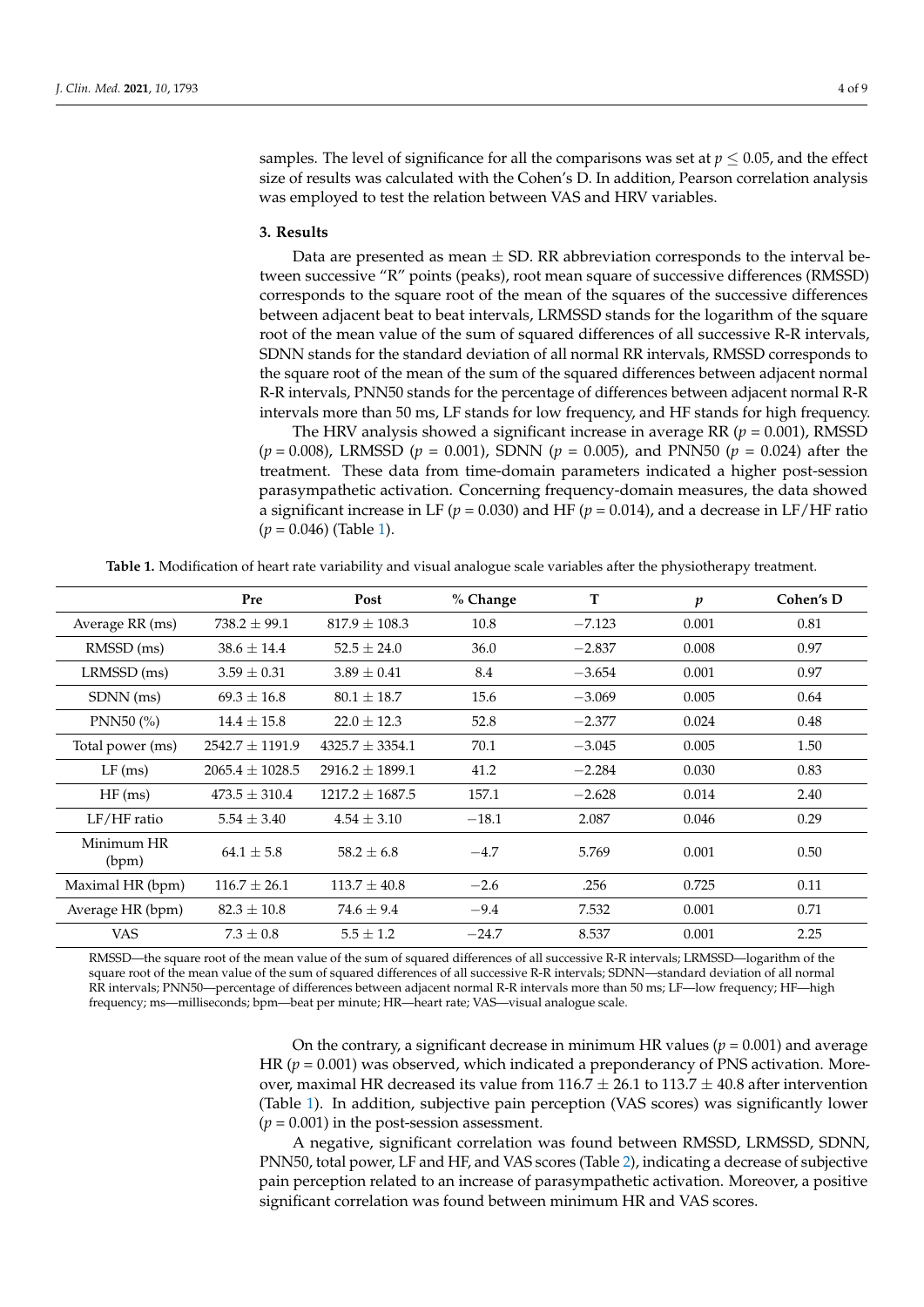| Variable       | $\mathbf{r}$ | p     |
|----------------|--------------|-------|
| RR interval    | $-0.092$     | 0.486 |
| <b>RMS SD</b>  | $-0.447$     | 0.000 |
| <b>LRMS SD</b> | $-0.451$     | 0.000 |
| <b>SDN N</b>   | $-0.256$     | 0.048 |
| <b>PNN 50</b>  | $-0.245$     | 0.059 |
| Total power    | $-0.402$     | 0.001 |
| LF             | $-0.232$     | 0.012 |
| HF             | $-0.378$     | 0.003 |
| $LF/HF$ ratio  | 0.161        | 0.220 |
| Minimum HR     | 0.262        | 0.043 |
| Maximal HR     | $-0.165$     | 0.207 |
| Average HR     | 0.150        | 0.252 |

<span id="page-4-0"></span>**Table 2.** Correlation analysis between visual analogue scale and heart rate variability variables.

RMSSD—the square root of the mean value of the sum of squared differences of all successive R-R intervals; LRMSSD—logarithm of the square root of the mean value of the sum of squared differences of all successive R-R intervals; SDNN—standard deviation of all normal RR intervals; RMSSD—square root of the mean of the sum of the squared differences between adjacent normal R-R intervals; PNN50—percentage of differences between adjacent normal R-R intervals more than 50 ms; LF—low frequency; HF—high frequency; ms—milliseconds; bpm—beat per minute; HR—heart rate; VAS—visual analogue scale.

#### **4. Discussion**

The aim of this study was to analyze the effect of a physiotherapy session in patients with non-specific subacute low back pain in terms of autonomous nervous system activation and subjective pain perception. The initial hypothesis was confirmed since after the physiotherapy session, the parameters of sympathetic autonomous activation and pain perception of the subjects decreased.

Analyzing the autonomic activation modifications after the intervention, we found how there was a direct impact on sympathetic–vagal balance. The increase in the timedomain parameters highlighted the increase in parasympathetic activation. Regarding the frequency domain, we found a general increase in autonomic activation with a significant higher total power, which was reflected in a significant increase of HF and LF variables [\[37\]](#page-7-12). Specifically, the sympathetic–vagal balance represented in the LF/HF ratio decreased significantly, highlighting the increased parasympathetic activation of participants, a fact also corroborated with the lower numbers in minimum and average HR parameters.

Concerning the sensibility of the measures, all the HRV parameters evaluated in this study showed a high sensibility to monitor autonomic modifications. This results differed partially with another previous studies, since depending on the context and population evaluated, different sensibility of HRV variables were found [\[38](#page-7-13)[,42](#page-7-15)[,46](#page-7-19)[–48\]](#page-7-20).

In this study, a statistically significant inverse correlation was found between RMSSD, LRMSSD, SDNN, PNN50, total power, LF and HF, and subjective pain perception. According to these results, parasympathetic activation seems to have an impact in decreasing pain perception mechanisms. Previous research highlighted that patients with chronic pain reported disturbances in sympathetic–parasympathetic balance, showing a decreased high frequency HRV, probably due to excessive SNS activation [\[25\]](#page-7-1). In particular, central sensitization phenomena had been studied in chronic low back pain patients [\[49–](#page-8-0)[52\]](#page-8-1). There is still further research to be conducted to understand the complexity of chronic pain in this specific subgroup of population, but autonomic imbalance seems to play a determinant role in the perpetuation of symptoms in chronic pain [\[53\]](#page-8-2). The intervention conducted in the present research is a potentially useful tool to use in these patients.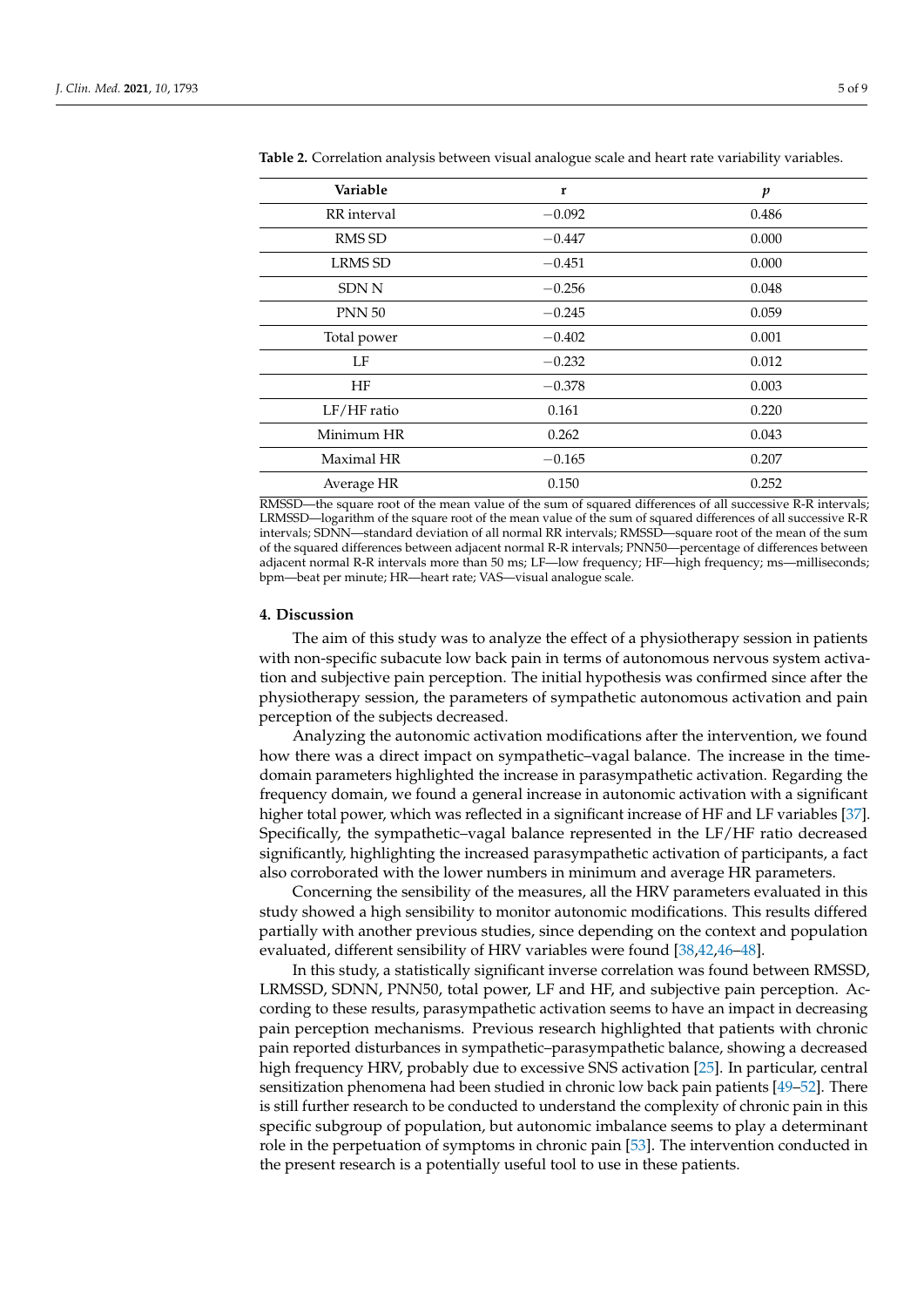Previous studies found how physiotherapy soft tissues techniques produce an increase in the parasympathetic activation [\[20](#page-6-15)[–22\]](#page-6-17). Guan et al. [\[22\]](#page-6-17) focused on the benefits on HF of massage applied to children in a pediatric intensive care unit. Their results are consistent with our study, showing a significant increase of HF (75%) and LF (56%) post-session. In this study, HF increased by 157% and LF by 41%. It has to be noted that Guan et al.'s study was conducted in critically ill children, and thus the effects they found may differ with ours due to their particular health status. Wälchli et al. [\[27\]](#page-7-3), in their study on the effects of rhythmical massage, reported an increase of HRV, which is in line with the results of the present study. Buttagat et al. [\[24\]](#page-7-0) explored the effects of a massage technique in HRV and pressure pain threshold in a sample of patients with back pain. Their results were concurrent with ours in terms of increased HRV parameters (total power and HF), indicating post-treatment increases in parasympathetic activation.

PNS activation produced by physiotherapy treatment could be clinically relevant in certain populations with high levels of SNS activation. The effects of stress through autonomic system analysis have been studied in several groups of subjects. A recent systematic review from Bustamante et al. [\[54\]](#page-8-3) focused on the effects of stress in the military population and the consequences for their autonomic balance, enhancing the necessity for finding coping strategies [\[55](#page-8-4)[–57\]](#page-8-5). Other authors have also explored autonomic balance in several sports [\[47](#page-7-21)[,58](#page-8-6)[–64\]](#page-8-7), enhancing the importance of PNS activation in performance. These populations could potentially benefit from physiotherapy interventions according with our results.

Future research lines could explore the combination of physiotherapy treatment with other interventions that have been proved as useful for increasing PNS activation, such as physical activity programs [\[65\]](#page-8-8), psychological approaches for stress control, or mindfulness [\[66\]](#page-8-9).

Several limitations can be reported for the present study. For example, the sample was composed entirely by men. This should be taken into account in order to not extrapolate the results to the entire population. In this line, future research is needed that includes both genders. In addition, the evaluation of the HRV only in the short term must also be taken into consideration. Future research is needed with a mid- and long-time follow-up. Finally, another study limitation for the present work was that only one HRV measure was recorded.

#### *Practical Applications*

The results of the present research highlighted the validity of HRV portable system to monitor modifications in the autonomic nervous system of patients. This system could be easily implemented in clinics as a method to control the evolution and efficiency of treatment in this populations.

# **5. Conclusions**

A physiotherapy session including joint mobilization, soft tissue techniques, a stretching program, and motor control exercises of the core muscles produces an increase in parasympathetic nervous system activation and a decrease in subjective pain perception in non-specific subacute LBP patients.

**Author Contributions:** Conceptualization, V.A.-P., E.N.-F. and C.R.-M.; data curation, V.J.C.-S. Clemente; formal analysis, V.J.C.-S.; investigation, V.A.-P., G.J.-C. and C.R.-M.; methodology, G.J.- C. and E.N.-F.; project administration, V.J.C.-S.; resources, G.J.-C.; supervision, C.R.-M.; validation, H.P.-G.; writing—original draft, V.A.-P., V.J.C.-S. and H.P.-G.; writing—review and editing, V.J.C.-S., E.N.-F., H.P.-G. and C.R.-M. All authors have read and agreed to the published version of the manuscript.

**Funding:** This research received no external funding.

**Institutional Review Board Statement:** The study was approved by the Ethics Committee of the European University of Madrid (Spain) (CIPI/18/074).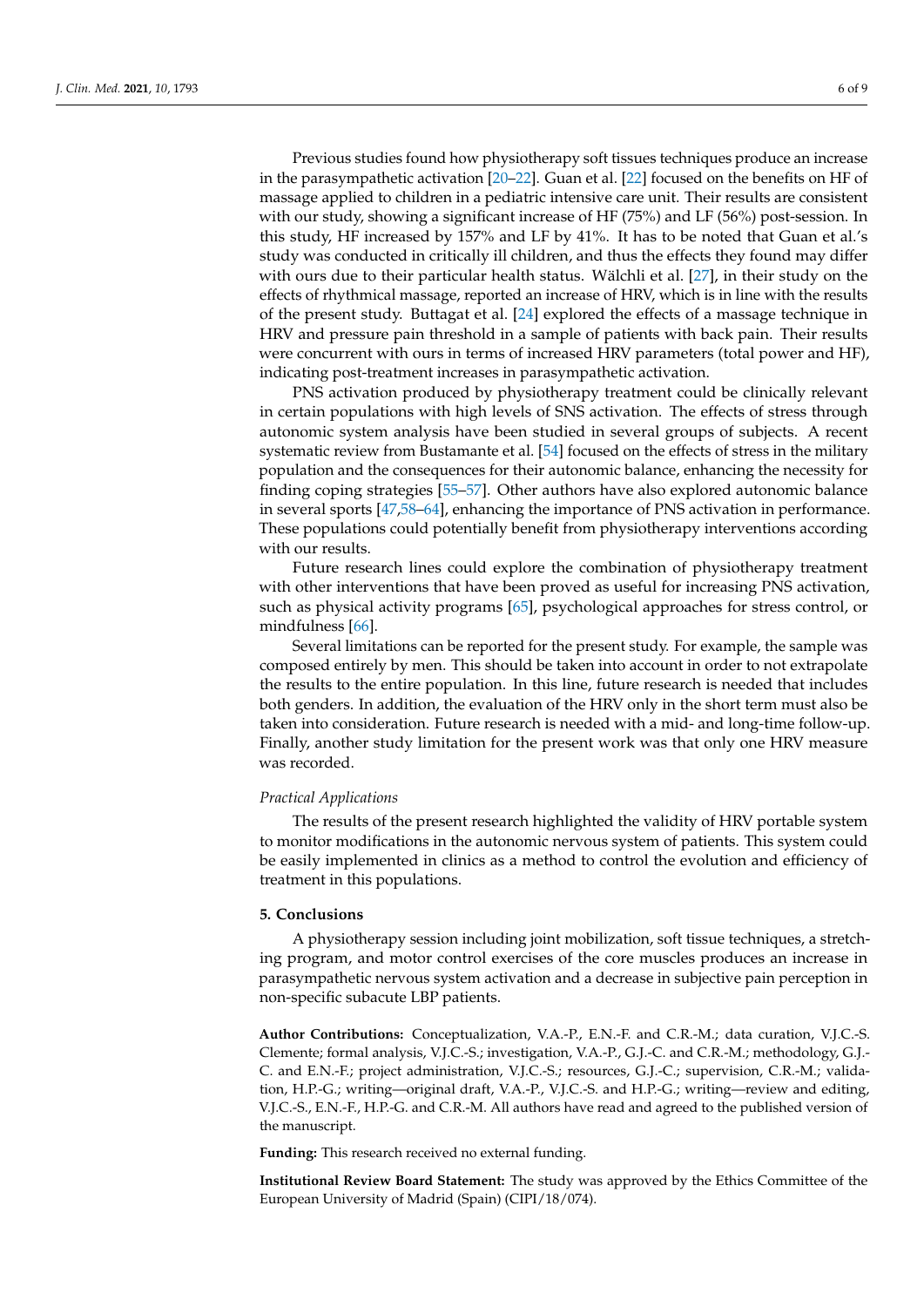**Informed Consent Statement:** Informed consent was obtained from all subjects involved in the study.

**Data Availability Statement:** Data available from the authors under request.

**Conflicts of Interest:** The authors declare no conflict of interest.

# **References**

- <span id="page-6-0"></span>1. Will, J.S.; Bury, D.C.; Miller, J.A. Mechanical Low Back Pain. *Am. Fam. Phys.* **2018**, *98*, 421–428.
- <span id="page-6-1"></span>2. Oliveira, C.B.; Maher, C.G.; Pinto, R.Z.; Traeger, A.C.; Lin, C.-W.C.; Chenot, J.-F.; van Tulde, M.; Koes, B.W. Clinical practice guidelines for the management of non-specific low back pain in primary care: An updated overview. *Eur. Spine J.* **2018**, *27*, 2791–2803. [\[CrossRef\]](http://doi.org/10.1007/s00586-018-5673-2)
- <span id="page-6-2"></span>3. Cuenca-Martínez, F.; Cortés-Amador, S.; Espí-López, G.V. Effectiveness of classic physical therapy proposals for chronic nonspecific low back pain: A literature review. *Phys. Ther. Res.* **2018**, *21*, 16–22. [\[CrossRef\]](http://doi.org/10.1298/ptr.E9937) [\[PubMed\]](http://www.ncbi.nlm.nih.gov/pubmed/30050749)
- <span id="page-6-3"></span>4. Poquet, N.; Lin, C.-W.C.; Heymans, M.W.; van Tulder, M.W.; Esmail, R.; Koes, B.W.; Maher, C.G. Back schools for acute and subacute non-specific low-back pain. *Cochrane Database Syst. Rev.* **2016**, *4*, CD008325. [\[CrossRef\]](http://doi.org/10.1002/14651858.CD008325.pub2) [\[PubMed\]](http://www.ncbi.nlm.nih.gov/pubmed/27113258)
- <span id="page-6-4"></span>5. Bervoets, D.C.; Luijsterburg, P.A.J.; Alessie, J.J.N.; Buijs, M.J.; Verhagen, A.P. Massage therapy has short-term benefits for people with common musculoskeletal disorders compared to no treatment: A systematic review. *J. Physiother.* **2015**, *61*, 106–116. [\[CrossRef\]](http://doi.org/10.1016/j.jphys.2015.05.018)
- <span id="page-6-5"></span>6. Saragiotto, B.T.; Maher, C.G.; Yamato, T.P.; Costa, L.O.P.; Menezes Costa, L.C.; Ostelo, R.W.J.G.; Macedo, L.G. Motor control exercise for chronic non-specific low-back pain. *Cochrane Database Syst. Rev.* **2016**. [\[CrossRef\]](http://doi.org/10.1002/14651858.CD012004)
- 7. Michaelson, P.; Holmberg, D.; Aasa, B.; Aasa, U. High load lifting exercise and low load motor control exercises as interventions for patients with mechanical low back pain: A randomized controlled trial with 24-month follow-up. *J. Rehabil. Med.* **2016**, *48*, 456–463. [\[CrossRef\]](http://doi.org/10.2340/16501977-2091) [\[PubMed\]](http://www.ncbi.nlm.nih.gov/pubmed/27097785)
- <span id="page-6-6"></span>8. Macedo, L.G.; Saragiotto, B.T.; Yamato, T.P.; Costa, L.O.P.; Menezes Costa, L.C.; Ostelo, R.W.J.G.; Maher, C.G. Motor control exercise for acute non-specific low back pain. *Cochrane Database Syst. Rev.* **2016**, *2*, CD012085. [\[CrossRef\]](http://doi.org/10.1002/14651858.CD012085)
- <span id="page-6-7"></span>9. Eliks, M.; Zgorzalewicz-Stachowiak, M.; Zeńczak-Praga, K. Application of Pilates-based exercises in the treatment of chronic non-specific low back pain: State of the art. *Postgrad. Med. J.* **2019**, *95*, 41–45. [\[CrossRef\]](http://doi.org/10.1136/postgradmedj-2018-135920)
- <span id="page-6-8"></span>10. Owen, P.J.; Miller, C.T.; Mundell, N.L.; Verswijveren, S.J.J.M.; Tagliaferri, S.D.; Brisby, H.; Bowe, S.J.; Belavy, D.L. Which specific modes of exercise training are most effective for treating low back pain? Network meta-analysis. *Br. J. Sports Med.* **2020**, *54*, 1279–1287. [\[CrossRef\]](http://doi.org/10.1136/bjsports-2019-100886)
- <span id="page-6-9"></span>11. Blanco-Morales, M.; Abuín-Porras, V.; Romero-Morales, C.; De La Cueva-Reguera, M.; De-La-Cruz-Torres, B.; Rodríguez-Costa, I. Implementation of a Classroom Program of Physiotherapy among Spanish Adolescents with Back Pain: A Collaborative Study. *Int. J. Environ. Res. Public Health* **2020**, *17*, 4806. [\[CrossRef\]](http://doi.org/10.3390/ijerph17134806) [\[PubMed\]](http://www.ncbi.nlm.nih.gov/pubmed/32635363)
- <span id="page-6-10"></span>12. Ulger, O.; Demirel, A.; Oz, M.; Tamer, S. The effect of manual therapy and exercise in patients with chronic low back pain: Double blind randomized controlled trial. *J. Back Musculoskelet. Rehabil.* **2017**, *30*, 1303–1309. [\[CrossRef\]](http://doi.org/10.3233/BMR-169673)
- <span id="page-6-11"></span>13. Furlan, A.D.; Giraldo, M.; Baskwill, A.; Irvin, E.; Imamura, M. Massage for low-back pain. *Cochrane Database Syst. Rev.* **2015**. [\[CrossRef\]](http://doi.org/10.1002/14651858.CD001929.pub3)
- <span id="page-6-12"></span>14. Van Tulder, M.W.; Assendelft, W.J.J.; Koes, B.W.; Bouter, L.M. Method guidelines for systematic reviews in the Cochrane Collaboration Back Review Group for spinal disorders. *Spine* **1997**, *22*, 2323–2330. [\[CrossRef\]](http://doi.org/10.1097/00007632-199710150-00001)
- <span id="page-6-13"></span>15. Anderson, B.; Nielsen, A.; McKee, D.; Jeffres, A.; Kliger, B. Acupuncture and Heart Rate Variability: A Systems Level Approach to Understanding Mechanism. *Explore* **2012**, *8*, 99–106. [\[CrossRef\]](http://doi.org/10.1016/j.explore.2011.12.002)
- 16. Huang, H.; Zhong, Z.; Chen, J.; Huang, Y.; Luo, J.; Wu, J.; Liao, H.; Zhen, E.; Lin, R.; Fasmer, O.B.; et al. Effect of Acupuncture at Ht7 on Heart Rate Variability: An Exploratory Study. *Acupunct. Med.* **2015**, *33*, 30–35. [\[CrossRef\]](http://doi.org/10.1136/acupmed-2013-010441)
- <span id="page-6-18"></span>17. García Bermejo, P.; De La Cruz Torres, B.; Naranjo Orellana, J.; Albornoz Cabello, M. Autonomic Responses to Ultrasound-Guided Percutaneous Needle Electrolysis: Effect of Needle Puncture or Electrical Current? *J. Altern. Complement. Med.* **2018**, *24*, 69–75. [\[CrossRef\]](http://doi.org/10.1089/acm.2016.0339)
- 18. Torres, B.D.L.C.; Cabello, M.A.; Bermejo, P.G.; Orellana, J.N. Autonomic Responses to Ultrasound-Guided Percutaneous Needle Electrolysis of the Patellar Tendon in Healthy Male Footballers. *Acupunct. Med.* **2016**, *34*, 275–279. [\[CrossRef\]](http://doi.org/10.1136/acupmed-2015-010993) [\[PubMed\]](http://www.ncbi.nlm.nih.gov/pubmed/26792776)
- <span id="page-6-14"></span>19. García Bermejo, P.; de la Cruz Torres, B.; Naranjo Orellana, J.; Albornoz Cabello, M. Autonomic activity in women during percutaneous needle electrolysis. *Eur. J. Integr Med.* **2017**, *11*, 53–58. [\[CrossRef\]](http://doi.org/10.1016/j.eujim.2017.02.002)
- <span id="page-6-15"></span>20. Jin, H.-K.; Hwang, T.-Y.; Cho, S.-H. Effect of Electrical Stimulation on Blood Flow Velocity and Vessel Size. *Open Med.* **2017**, *12*, 5–11. [\[CrossRef\]](http://doi.org/10.1515/med-2017-0002) [\[PubMed\]](http://www.ncbi.nlm.nih.gov/pubmed/28401194)
- <span id="page-6-16"></span>21. Girsberger, W.; Bänziger, U.; Lingg, G.; Lothaller, H.; Endler, P.-C. Heart rate variability and the influence of craniosacral therapy on autonomous nervous system regulation in persons with subjective discomforts: A pilot study. *J. Integr. Med.* **2014**, *12*, 156–161. [\[CrossRef\]](http://doi.org/10.1016/S2095-4964(14)60021-2)
- <span id="page-6-17"></span>22. Guan, L.; Collet, J.-P.; Yuskiv, N.; Skippen, P.; Brant, R.; Kissoon, N. The effect of massage therapy on autonomic activity in critically ill children. *Evid. Based Complement. Alternat Med.* **2014**, *2014*, 656750. [\[CrossRef\]](http://doi.org/10.1155/2014/656750) [\[PubMed\]](http://www.ncbi.nlm.nih.gov/pubmed/25587344)
- 23. Seifert, G.; Kanitz, J.-L.; Rihs, C.; Krause, G.; Witt, K.; Voss, A. Rhythmical massage improves autonomic nervous system function: A single-blind randomised controlled trial. *J. Integr. Med.* **2018**, *16*, 172–177. [\[CrossRef\]](http://doi.org/10.1016/j.joim.2018.03.002) [\[PubMed\]](http://www.ncbi.nlm.nih.gov/pubmed/29598986)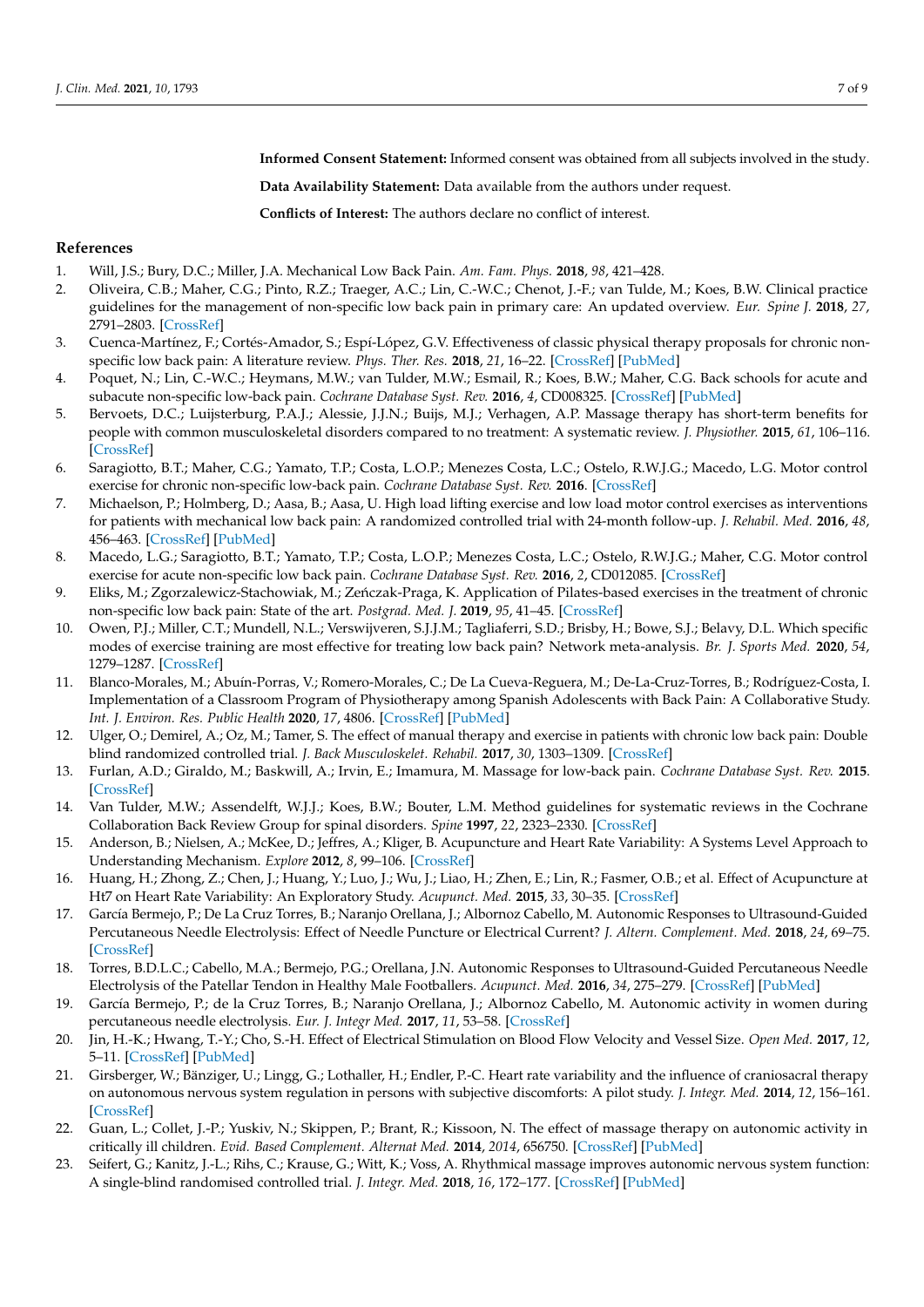- <span id="page-7-0"></span>24. Buttagat, V.; Eungpinichpong, W.; Chatchawan, U.; Kharmwan, S. The immediate effects of traditional Thai massage on heart rate variability and stress-related parameters in patients with back pain associated with myofascial trigger points. *J. Bodyw. Mov. Ther.* **2011**, *15*, 15–23. [\[CrossRef\]](http://doi.org/10.1016/j.jbmt.2009.06.005) [\[PubMed\]](http://www.ncbi.nlm.nih.gov/pubmed/21147414)
- <span id="page-7-1"></span>25. Tracy, L.M.; Ioannou, L.; Baker, K.S.; Gibson, S.J.; Georgiou-Karistianis, N.; Giummarra, M.J. Meta-analytic evidence for decreased heart rate variability in chronic pain implicating parasympathetic nervous system dysregulation. *Pain* **2016**, *157*, 7–29. [\[CrossRef\]](http://doi.org/10.1097/j.pain.0000000000000360) [\[PubMed\]](http://www.ncbi.nlm.nih.gov/pubmed/26431423)
- <span id="page-7-2"></span>26. Navarro-Lomas, G.; De-la-O, A.; Jurado-Fasoli, L.; Castillo, M.J.; Femia, P.; Amaro-Gahete, F.J. Assessment of autonomous nerve system through non-linear heart rate variability outcomes in sedentary healthy adults. *PeerJ* **2020**, *8*, e10178. [\[CrossRef\]](http://doi.org/10.7717/peerj.10178)
- <span id="page-7-3"></span>27. Wälchli, C.; Saltzwedel, G.; Krüerke, D.; Kaufmann, C.; Schnorr, B.; Rist, L.; Eberhard, J.; Decker, M.; Simões-Wüst, A.P. Physiologic Effects of Rhythmical Massage: A Prospective Exploratory Cohort Study. *J. Altern. Complement. Med.* **2014**, *20*, 507–515. [\[CrossRef\]](http://doi.org/10.1089/acm.2012.0833)
- <span id="page-7-4"></span>28. de la Cruz Torres, B.; López López, C.; Naranjo Orellana, J. Analysis of heart rate variability at rest and during aerobic exercise: A study in healthy people and cardiac patients. *Br. J. Sports Med.* **2008**, *42*, 715–720. [\[CrossRef\]](http://doi.org/10.1136/bjsm.2007.043646)
- 29. Telles, S.; Sharma, S.K.; Gupta, R.K.; Bhardwaj, A.K.; Balkrishna, A. Heart rate variability in chronic low back pain patients randomized to yoga or standard care. *BMC Complement. Altern. Med.* **2016**, *16*, 279. [\[CrossRef\]](http://doi.org/10.1186/s12906-016-1271-1)
- <span id="page-7-5"></span>30. Naumann, J.; Grebe, J.; Kaifel, S.; Weinert, T.; Sadaghiani, C.D.; Huber, R. Effects of hyperthermic baths on depression, sleep and heart rate variability in patients with depressive disorder: A randomized clinical pilot trial. *BMC Complement. Altern. Med.* **2017**, *17*, 172. [\[CrossRef\]](http://doi.org/10.1186/s12906-017-1676-5) [\[PubMed\]](http://www.ncbi.nlm.nih.gov/pubmed/28351399)
- <span id="page-7-6"></span>31. Naranjo, J.; De La Cruz, B.; Sarabia, E.; De Hoyo, M.; Domínguez-Cobo, S. Heart Rate Variability: A Follow-up in Elite Soccer Players Throughout the Season. *Endoscopy* **2015**, *36*, 881–886. [\[CrossRef\]](http://doi.org/10.1055/s-0035-1550047)
- <span id="page-7-7"></span>32. Bakken, A.G.; Axén, I.; Eklund, A.; O'Neill, S. The effect of spinal manipulative therapy on heart rate variability and pain in patients with chronic neck pain: A randomized controlled trial. *Trials* **2019**, *20*, 590. [\[CrossRef\]](http://doi.org/10.1186/s13063-019-3678-8) [\[PubMed\]](http://www.ncbi.nlm.nih.gov/pubmed/31606042)
- <span id="page-7-8"></span>33. Hoffmann, T.C.; Glasziou, P.P.; Boutron, I.; Milne, R.; Perera, R.; Moher, D.; Altman, D.G.; Barbour, V.; Macdonald, H.; Johnston, M.; et al. Better reporting of interventions: Template for intervention description and replication (TIDieR) checklist and guide. *BMJ* **2014**, *348*, g1687. [\[CrossRef\]](http://doi.org/10.1136/bmj.g1687) [\[PubMed\]](http://www.ncbi.nlm.nih.gov/pubmed/24609605)
- <span id="page-7-9"></span>34. Evans, R.; Haas, M.; Schulz, C.; Leininger, B.; Hanson, L.; Bronfort, G. Spinal manipulation and exercise for low back pain in adolescents: A randomized trial. *Pain* **2018**, *159*, 1297–1307. [\[CrossRef\]](http://doi.org/10.1097/j.pain.0000000000001211) [\[PubMed\]](http://www.ncbi.nlm.nih.gov/pubmed/29596158)
- <span id="page-7-10"></span>35. Teychenne, M.; Lamb, K.E.; Main, L.; Miller, C.; Hahne, A.; Ford, J.; Rosenbaum, S.; Belavy, D. General strength and conditioning versus motor control with manual therapy for improving depressive symptoms in chronic low back pain: A randomised feasibility trial. *PLoS ONE* **2019**, *14*, e0220442. [\[CrossRef\]](http://doi.org/10.1371/journal.pone.0220442)
- <span id="page-7-11"></span>36. Ford, J.; Hahne, A.; Pui Chan, A.Y.; Surkitt, L.D. A classification and treatment protocol for low back disorders Part 3–Functional restoration for intervertebral disc related disorders. *Phys. Ther. Rev.* **2012**, *17*, 55–75. [\[CrossRef\]](http://doi.org/10.1179/1743288X11Y.0000000037)
- <span id="page-7-12"></span>37. Clemente-Suárez, V.J.; Fernandes, R.J.; Arroyo-Toledo, J.J.; Figueiredo, P.; Gonzalez Vera, J.M.; Vilas-Boas, J.P. Autonomic adaptation after traditional and reverse swimming training periodizations. *Acta Physiol. Hung.* **2015**, *102*, 105–113. [\[CrossRef\]](http://doi.org/10.1556/APhysiol.102.2015.1.11) [\[PubMed\]](http://www.ncbi.nlm.nih.gov/pubmed/25804392)
- <span id="page-7-13"></span>38. Ramírez-Adrados, A.; Fernández-Martínez, S.; Martínez-Pascual, B.; Gonzalez-de-Ramos, C.; Fernández-Elías, V.E.; Clemente-Suárez, V.J. Psychophysiological stress response of physio-therapy last year students in his final degree dissertation. *Physiol. Behav.* **2020**, *222*, 112928. [\[CrossRef\]](http://doi.org/10.1016/j.physbeh.2020.112928)
- <span id="page-7-14"></span>39. Delgado-Moreno, R.; Robles-Pérez, J.J.; Aznar-Laín, S.; Clemente-Suárez, V.J. Effect of Experience and Psychophysiological Modification by Combat Stress in Soldier's Memory. *J. Med. Syst.* **2019**, *43*, 150. [\[CrossRef\]](http://doi.org/10.1007/s10916-019-1261-1)
- 40. Belinchon-deMiguel, P.; Clemente-Suárez, V.J. Psychophysiological, Body Composition, Biomechanical and Autonomic Modulation Analysis Procedures in an Ultraendurance Mountain Race. *J. Med. Syst.* **2018**, *42*, 32. [\[CrossRef\]](http://doi.org/10.1007/s10916-017-0889-y)
- 41. Clemente-Suárez, V.J.; Beltrán-Velasco, A.I.; Bellido-Esteban, A.; Ruisoto-Palomera, P. Autonomic Adaption to Clinical Simulation in Psychology Students: Teaching Applications. *Appl. Psychophysiol. Biofeedback* **2018**, *43*, 239–245. [\[CrossRef\]](http://doi.org/10.1007/s10484-018-9404-6) [\[PubMed\]](http://www.ncbi.nlm.nih.gov/pubmed/30043103)
- <span id="page-7-15"></span>42. Beltrán-Velasco, A.I.; Bellido-Esteban, A.; Ruisoto-Palomera, P.; Clemente-Suárez, V.J. Use of Portable Digital Devices to Analyze Autonomic Stress Response in Psychology Objective Structured Clinical Examination. *J. Med. Syst.* **2018**, *42*, 35. [\[CrossRef\]](http://doi.org/10.1007/s10916-018-0893-x)
- <span id="page-7-16"></span>43. Tornero-Aguilera, J.F.; Sanchez-Molina, J.; Fernández-Elías, V.E.; Clemente-Suárez, V.J. Psychophysiological Stress Response of Novice Cavers in a Speleology Route. *Wilderness Environ. Med.* **2020**, *31*, 259–265. [\[CrossRef\]](http://doi.org/10.1016/j.wem.2020.02.001) [\[PubMed\]](http://www.ncbi.nlm.nih.gov/pubmed/32416959)
- <span id="page-7-17"></span>44. Sánchez-Conde, P.; Beltrán-Velasco, A.I.; Clemente-Suárez, V.J. Influence of psychological profile in autonomic response of nursing students in their first hospital clinical stays. *Physiol. Behav.* **2019**, *207*, 99–103. [\[CrossRef\]](http://doi.org/10.1016/j.physbeh.2019.05.008) [\[PubMed\]](http://www.ncbi.nlm.nih.gov/pubmed/31078671)
- <span id="page-7-18"></span>45. Williamson, A.; Hoggart, B. Pain: A review of three commonly used pain rating scales. *J. Clin. Nurs.* **2005**, *14*, 798–804. [\[CrossRef\]](http://doi.org/10.1111/j.1365-2702.2005.01121.x) [\[PubMed\]](http://www.ncbi.nlm.nih.gov/pubmed/16000093)
- <span id="page-7-19"></span>46. Sánchez-Molina, J.; Robles-Pérez, J.J.; Clemente-Suárez, V.J. Effect of Parachute Jump in the Psychophysiological Response of Soldiers in Urban Combat. *J. Med. Syst.* **2017**, *41*, 99. [\[CrossRef\]](http://doi.org/10.1007/s10916-017-0749-9)
- <span id="page-7-21"></span>47. Figueiredo, D.H.; Figueiredo, D.H.; Moreira, A.; Gonçalves, H.R.; Stanganelli, L.C.R. Effect of Overload and Tapering on Individual Heart Rate Variability, Stress Tolerance, and Intermittent Running Performance in Soccer Players During a Preseason. *J. Strength Cond. Res.* **2019**, *33*, 1222–1231. [\[CrossRef\]](http://doi.org/10.1519/JSC.0000000000003127) [\[PubMed\]](http://www.ncbi.nlm.nih.gov/pubmed/30908376)
- <span id="page-7-20"></span>48. Fuentes, J.P.; Villafaina, S.; Collado-Mateo, D.; de la Vega, R.; Gusi, N.; Clemente-Suárez, V.J. Use of Biotechnological Devices in the Quantification of Psychophysiological Workload of Professional Chess Players. *J. Med. Syst.* **2018**, *42*, 40. [\[CrossRef\]](http://doi.org/10.1007/s10916-018-0890-0)